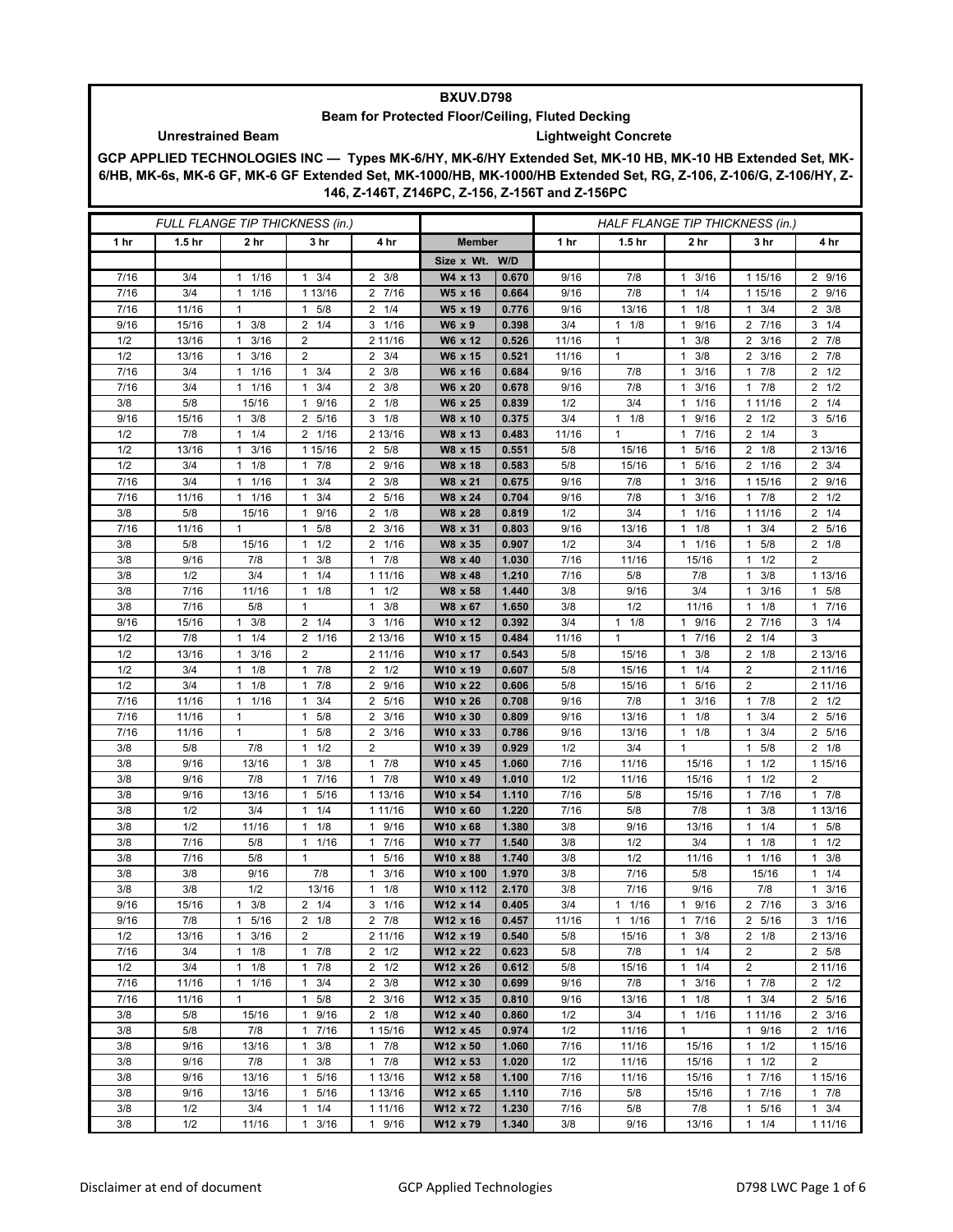| FULL FLANGE TIP THICKNESS (in.) |                   |                 |                      |                                              |                        | HALF FLANGE TIP THICKNESS (in.) |            |                   |                                     |                         |                     |  |
|---------------------------------|-------------------|-----------------|----------------------|----------------------------------------------|------------------------|---------------------------------|------------|-------------------|-------------------------------------|-------------------------|---------------------|--|
| 1 hr                            | 1.5 <sub>hr</sub> | 2 <sub>hr</sub> | 3 <sub>hr</sub>      | 4 hr                                         | <b>Member</b>          |                                 | 1 hr       | 1.5 <sub>hr</sub> | 2 <sub>hr</sub>                     | 3 hr                    | 4 hr                |  |
|                                 |                   |                 |                      |                                              | Size x Wt. W/D         |                                 |            |                   |                                     |                         |                     |  |
| 3/8                             | 7/16              | 11/16           | 1/8<br>$\mathbf{1}$  | 1/2<br>$\mathbf{1}$                          | W12 x 87               | 1.470                           | 3/8        | 9/16              | 3/4                                 | 3/16<br>1               | 1 9/16              |  |
| 3/8                             | 7/16              | 5/8             | 11/16                | 3/8<br>$\mathbf{1}$                          | W12 x 96               | 1.610                           | 3/8        | 1/2               | 11/16                               | 1/8<br>1                | $1 \t1/2$           |  |
| 3/8                             | 3/8               | 9/16            | 15/16                | 5/16<br>$\mathbf{1}$                         | W12 x 106              | 1.770                           | 3/8        | 1/2               | 11/16                               | 1 1/16                  | $1 \t3/8$           |  |
| 3/8                             | 3/8               | 9/16            | 7/8                  | 3/16<br>$\mathbf{1}$                         | W12 x 120              | 1.990                           | 3/8        | 7/16              | 5/8                                 | 15/16                   | $1 \t1/4$           |  |
| 3/8                             | 3/8               | 1/2             | 13/16                | 1/8<br>$\mathbf{1}$                          | W12 x 136              | 2.230                           | 3/8        | 7/16              | 9/16                                | 7/8                     | $1 \t3/16$          |  |
| 3/8                             | 3/8               | 7/16            | 3/4                  | $\mathbf{1}$                                 | W12 x 152              | 2.450                           | 3/8        | 3/8               | 1/2                                 | 13/16                   | $1 \t1/16$          |  |
| 3/8                             | 3/8               | 7/16            | 11/16                | 15/16                                        | W12 x 170              | 2.720                           | 3/8        | 3/8               | 1/2                                 | 3/4                     | 1                   |  |
| 3/8<br>3/8                      | 3/8<br>3/8        | 3/8<br>3/8      | 5/8<br>$5/8$         | 7/8<br>13/16                                 | W12 x 190<br>W12 x 210 | 3.000<br>3.270                  | 3/8<br>3/8 | 3/8               | 7/16<br>7/16                        | 11/16<br>5/8            | 15/16<br>7/8        |  |
| 3/8                             | 3/8               | 3/8             | 9/16                 | 3/4                                          | W12 x 230              | 3.550                           | 3/8        | 3/8<br>3/8        | 3/8                                 | 5/8                     | 13/16               |  |
| 3/8                             | 3/8               | 3/8             | 1/2                  | 11/16                                        | W12 x 252              | 3.840                           | 3/8        | 3/8               | 3/8                                 | 9/16                    | 3/4                 |  |
| 3/8                             | 3/8               | 3/8             | 1/2                  | 11/16                                        | W12 x 279              | 4.190                           | 3/8        | 3/8               | 3/8                                 | 1/2                     | 11/16               |  |
| 3/8                             | 3/8               | 3/8             | 7/16                 | 5/8                                          | W12 x 305              | 4.490                           | 3/8        | 3/8               | 3/8                                 | 1/2                     | 11/16               |  |
| 3/8                             | 3/8               | 3/8             | 7/16                 | 9/16                                         | W12 x 336              | 4.850                           | 3/8        | $3/8$             | 3/8                                 | 1/2                     | 5/8                 |  |
| 1/2                             | 13/16             | 3/16<br>1       | $\overline{2}$       | 2 11/16                                      | W14 x 22               | 0.534                           | 11/16      | $\mathbf{1}$      | 3/8<br>$\mathbf{1}$                 | $2 \t1/8$               | 2 7/8               |  |
| $\frac{1}{7}{16}$               | 3/4               | 1/8<br>1        | 1 13/16              | $2 \frac{1}{2}$                              | W14 x 26               | 0.628                           | 5/8        | 7/8               | 1/4<br>$\mathbf{1}$                 | $\overline{2}$          | 2 5/8               |  |
| 7/16                            | 3/4               | 1/8<br>1        | 1 13/16              | 7/16<br>2                                    | W14 x 30               | 0.644                           | 5/8        | 7/8               | 1/4<br>$\mathbf{1}$                 | 1 15/16                 | 2 5/8               |  |
| 7/16                            | 11/16             | $1 \t1/16$      | 1 11/16              | $\overline{2}$ 5/16                          | W14 x 34               | 0.725                           | 9/16       | 13/16             | 3/16<br>$\mathbf{1}$                | 1 13/16                 | 2 7/16              |  |
| 7/16                            | 11/16             | 1               | $1 \t5/8$            | $2 \frac{3}{16}$                             | W14 x 38               | 0.809                           | 9/16       | 13/16             | 1/8<br>1                            | $1 \t3/4$               | 2 5/16              |  |
| 3/8                             | 5/8               | 15/16           | 9/16<br>$\mathbf{1}$ | 1/16<br>2                                    | W14 x 43               | 0.874                           | 1/2        | 3/4               | 1/16<br>$\mathbf{1}$                | 5/8<br>1                | $2 \frac{3}{16}$    |  |
| 3/8                             | 5/8               | 7/8             | 1 7/16               | $\frac{1}{1}$ 15/16                          | W14 x 48               | 0.970                           | 1/2        | 11/16             | $\mathbf{1}$                        | 9/16<br>1               | 2 1/16              |  |
| 3/8                             | 9/16              | 13/16           | $1 \t3/8$            | $1 \t7/8$                                    | W14 x 53               | 1.060                           | 7/16       | 11/16             | 15/16                               | $1 \t1/2$               | 1 15/16             |  |
| 3/8                             | 9/16              | 13/16           | 5/16<br>1            | 1 13/16                                      | W14 x 61               | 1.100                           | 7/16       | 11/16             | 15/16                               | 7/16                    | 1 15/16             |  |
| 3/8                             | 1/2               | 3/4             | $1 \t1/4$            | 1 11/16                                      | $W14 \times 68$        | 1.220                           | 7/16       | 5/8               | 7/8                                 | 3/8<br>1                | 1 13/16             |  |
| 3/8                             | 1/2               | 3/4             | $1 \t3/16$           | 5/8<br>1                                     | W14 x 74               | 1.320                           | 3/8        | 9/16              | 13/16                               | $1 \t1/4$               | 1 11/16             |  |
| 3/8                             | 7/16              | 11/16           | 1/8<br>1             | 1/2<br>$\mathbf{1}$                          | W14 x 82               | 1.450                           | 3/8        | 9/16              | 3/4                                 | 3/16                    | 1 9/16              |  |
| 3/8                             | 1/2               | 3/4             | 3/16<br>$\mathbf{1}$ | 5/8<br>$\mathbf{1}$                          | W14 x 90               | 1.310                           | 3/8        | 9/16              | 13/16                               | 5/16<br>1               | 1 1 1 / 16          |  |
| 3/8                             | 7/16              | 11/16           | $1 \t1/8$<br>1       | 1/2<br>$\mathbf{1}$                          | W14 x 99               | 1.430                           | 3/8        | 9/16              | 3/4                                 | 3/16<br>1.              | 1 5/8               |  |
| 3/8<br>3/8                      | 7/16<br>7/16      | 5/8<br>5/8      | 1/16<br>$\mathbf{1}$ | 7/16<br>$\mathbf{1}$<br>$\mathbf{1}$<br>5/16 | W14 x 109<br>W14 x 120 | 1.570<br>1.710                  | 3/8<br>3/8 | 1/2<br>1/2        | 3/4<br>11/16                        | 1/8<br>1<br>1/16<br>1   | $1 \t1/2$<br>1 7/16 |  |
| 3/8                             | 3/8               | 9/16            | 15/16                | 1/4<br>$\mathbf{1}$                          | W14 x 132              | 1.890                           | 3/8        | 7/16              | 5/8                                 | 1                       | 1 5/16              |  |
| 3/8                             | 3/8               | 9/16            | 7/8                  | 3/16<br>1                                    | W14 x 145              | 1.990                           | 3/8        | 7/16              | 5/8                                 | 15/16                   | $1 \t1/4$           |  |
| 3/8                             | 3/8               | 1/2             | 13/16                | 1/8<br>1                                     | W14 x 159              | 2.160                           | 3/8        | 7/16              | 9/16                                | 7/8                     | $1 \t3/16$          |  |
| 3/8                             | 3/8               | 1/2             | 3/4                  | 1/16<br>$\mathbf{1}$                         | W14 x 176              | 2.380                           | 3/8        | 3/8               | 9/16                                | 13/16                   | $1 \t1/8$           |  |
| 3/8                             | 3/8               | 7/16            | 3/4                  | $\mathbf{1}$                                 | W14 x 193              | 2.600                           | 3/8        | 3/8               | 1/2                                 | 3/4                     | 1                   |  |
| 3/8                             | 3/8               | 7/16            | 11/16                | 15/16                                        | W14 x 211              | 2.810                           | 3/8        | 3/8               | 1/2                                 | 3/4                     | 15/16               |  |
| 3/8                             | 3/8               | 3/8             | 5/8                  | 7/8                                          | W14 x 233              | 3.080                           | 3/8        | 3/8               | 7/16                                | 11/16                   | 7/8                 |  |
| 3/8                             | 3/8               | 3/8             | 9/16                 | 13/16                                        | W14 x 257              | 3.360                           | 3/8        | 3/8               | 7/16                                | 5/8                     | 13/16               |  |
| 3/8                             | 3/8               | 3/8             | 9/16                 | 3/4                                          | W14 x 283              | 3.660                           | 3/8        | 3/8               | 3/8                                 | 9/16                    | 3/4                 |  |
| 3/8                             | 3/8               | 3/8             | 1/2                  | 11/16                                        | W14 x 311              | 3.980                           | 3/8        | 3/8               | 3/8                                 | 9/16                    | 3/4                 |  |
| 3/8                             | 3/8               | 3/8             | 1/2                  | 5/8                                          | W14 x 342              | 4.320                           | 3/8        | 3/8               | 3/8                                 | 1/2                     | 11/16               |  |
| 3/8                             | 3/8               | 3/8             | 7/16                 | 5/8                                          | W14 x 370              | 4.630                           | 3/8        | 3/8               | 3/8                                 | 1/2                     | 5/8                 |  |
| 3/8                             | 3/8               | 3/8             | 7/16                 | 9/16                                         | W14 x 398              | 4.930                           | 3/8        | 3/8               | 3/8                                 | 7/16                    | 5/8                 |  |
| 3/8                             | 3/8               | 3/8             | 7/16                 | 9/16                                         | W14 x 426              | 5.210                           | 3/8        | 3/8               | 3/8                                 | 7/16                    | 9/16                |  |
| 3/8                             | 3/8<br>3/8        | 3/8             | 3/8                  | 1/2<br>1/2                                   | W14 x 455<br>W14 x 500 | 5.530<br>5.950                  | 3/8        | 3/8               | 3/8                                 | 7/16                    | 9/16                |  |
| 3/8<br>3/8                      | 3/8               | 3/8<br>3/8      | 3/8<br>3/8           | 7/16                                         | W14 x 550              | 6.430                           | 3/8<br>3/8 | 3/8<br>3/8        | 3/8<br>3/8                          | 3/8<br>3/8              | 1/2<br>1/2          |  |
| 3/8                             | 3/8               | 3/8             | 3/8                  | 7/16                                         | W14 x 605              | 6.960                           | 3/8        | 3/8               | 3/8                                 | 3/8                     | 7/16                |  |
| 3/8                             | 3/8               | 3/8             | 3/8                  | 3/8                                          | W14 x 665              | 7.490                           | 3/8        | 3/8               | 3/8                                 | 3/8                     | 7/16                |  |
| 3/8                             | 3/8               | 3/8             | 3/8                  | 3/8                                          | W14 x 730              | 8.080                           | 3/8        | 3/8               | 3/8                                 | 3/8                     | 3/8                 |  |
| 1/2                             | 13/16             | 3/16<br>1       | 1 15/16              | 2 5/8                                        | W16 x 26               | 0.558                           | 5/8        | 15/16             | 5/16<br>$\mathbf{1}$                | $2 \t1/8$               | 2 13/16             |  |
| 7/16                            | 3/4               | 1/16<br>1       | 1 13/16              | 2 7/16                                       | W16 x 31               | 0.661                           | 5/8        | 7/8               | $\mathbf{1}$<br>1/4                 | 1 15/16                 | 2 9/16              |  |
| 7/16                            | 11/16             | 11/16           | $1 \t3/4$            | $2 \frac{3}{8}$                              | W16 x 36               | 0.702                           | 9/16       | 7/8               | 3/16<br>$\mathbf{1}$                | $1 \t7/8$               | $2 \frac{1}{2}$     |  |
| 7/16                            | 11/16             | 1               | 5/8<br>$\mathbf{1}$  | $2 \frac{3}{16}$                             | W16 x 40               | 0.780                           | 9/16       | 13/16             | 1/8<br>$\mathbf{1}$                 | $1 \t3/4$               | $2 \frac{3}{8}$     |  |
| 3/8                             | 5/8               | 15/16           | 9/16<br>$\mathbf{1}$ | 2 1/16                                       | W16 x 45               | 0.870                           | 1/2        | 3/4               | 1/16<br>$\mathbf{1}$                | 1 1 1 / 16              | $2 \frac{3}{16}$    |  |
| 3/8                             | 5/8               | 7/8             | 1 7/16               | 1 15/16                                      | W16 x 50               | 0.962                           | 1/2        | 11/16             | $\mathbf{1}$                        | 1 9/16                  | 2 1/16              |  |
| 3/8                             | 9/16              | 13/16           | 5/16<br>1            | 1 13/16                                      | W16 x 57               | 1.090                           | 7/16       | 11/16             | 15/16                               | $1 \t7/16$              | 1 15/16             |  |
| 3/8                             | 9/16              | 13/16           | 5/16<br>$\mathbf{1}$ | 1 13/16                                      | W16 x 67               | 1.090                           | 7/16       | 11/16             | 15/16                               | 7/16<br>$\mathbf{1}$    | 1 15/16             |  |
| 3/8                             | 1/2               | 3/4             | $1 \t1/4$            | 1 11/16                                      | W16 x 77               | 1.250                           | 7/16       | 5/8               | 7/8                                 | 5/16<br>$\mathbf{1}$    | $1 \t3/4$           |  |
| 3/8                             | 7/16              | 11/16           | $1 \t1/8$            | 1/2<br>$\mathbf{1}$                          | W16 x 89               | 1.430                           | 3/8        | 9/16              | 3/4                                 | 3/16<br>1               | 1 5/8               |  |
| 3/8                             | 7/16              | 5/8             | $\mathbf{1}$<br>1/16 | 7/16<br>$\mathbf{1}$                         | W16 x 100              | 1.590                           | 3/8        | 1/2               | 3/4                                 | $1 \t1/8$               | $1 \t1/2$           |  |
| 7/16                            | 3/4               | $1 \t1/16$      | 3/4<br>1             | $\overline{2}$<br>3/8                        | W18 x 35               | 0.672                           | 9/16       | 7/8               | $\mathbf{1}$<br>3/16                | 1 15/16                 | 2 9/16              |  |
| 7/16                            | 11/16             | 1               | 5/8<br>1             | $2 \t1/4$                                    | W18 x 40               | 0.768                           | 9/16       | 13/16             | 1/8<br>$\mathbf{1}$<br>$\mathbf{1}$ | 1 13/16<br>$\mathbf{1}$ | $2 \frac{3}{8}$     |  |
| 3/8                             | 5/8               | 15/16           | 9/16<br>$\mathbf{1}$ | 2 1/16                                       | W18 x 46               | 0.876                           | 1/2        | 3/4               | $1/16$                              | 5/8                     | $2 \frac{3}{16}$    |  |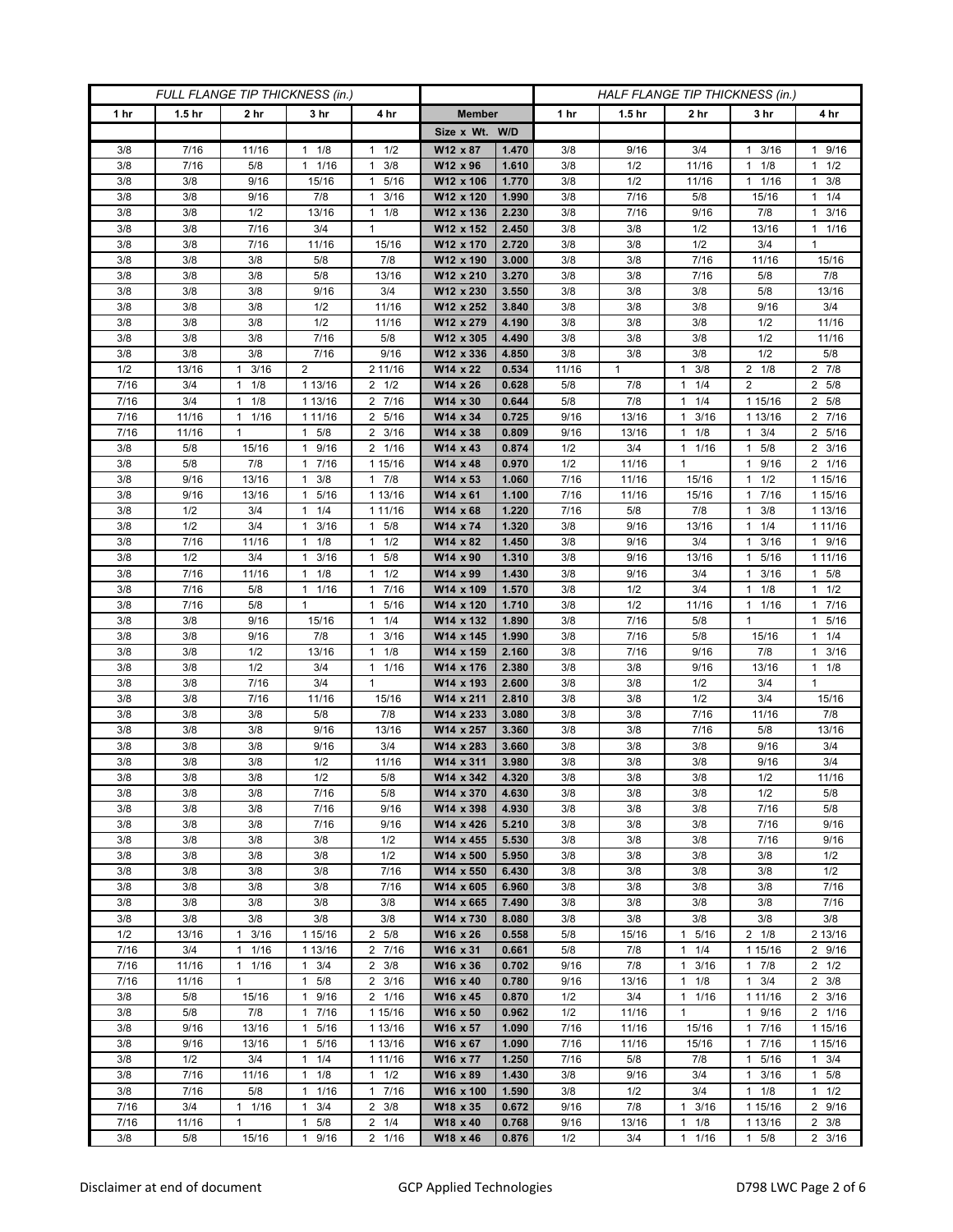| FULL FLANGE TIP THICKNESS (in.) |                   |                 |                       |                                   | HALF FLANGE TIP THICKNESS (in.) |                |            |                   |                      |                      |                                            |
|---------------------------------|-------------------|-----------------|-----------------------|-----------------------------------|---------------------------------|----------------|------------|-------------------|----------------------|----------------------|--------------------------------------------|
| 1 hr                            | 1.5 <sub>hr</sub> | 2 <sub>hr</sub> | 3 hr                  | 4 hr                              | <b>Member</b>                   |                | 1 hr       | 1.5 <sub>hr</sub> | 2 hr                 | 3 hr                 | 4 hr                                       |
|                                 |                   |                 |                       |                                   | Size x Wt. W/D                  |                |            |                   |                      |                      |                                            |
| 3/8                             | 5/8               | 15/16           | $1 \t1/2$             | 2 1/16                            | W18 x 50                        | 0.880          | 1/2        | 3/4               | $1 \t1/16$           | 1 5/8                | $2 \frac{3}{16}$                           |
| 3/8                             | 5/8               | 7/8             | 7/16<br>1             | 1 15/16                           | W18 x 55                        | 0.963          | 1/2        | 11/16             | $\mathbf{1}$         | 9/16<br>1            | 2 1/16                                     |
| 3/8                             | 9/16              | 13/16           | 3/8<br>1              | 7/8<br>$\mathbf{1}$               | W18 x 60                        | 1.040          | 7/16       | 11/16             | 15/16                | 1/2                  | $\overline{2}$                             |
| 3/8                             | 9/16              | 13/16           | 5/16<br>1             | 3/4<br>1                          | W18 x 65                        | 1.130          | 7/16       | 5/8               | 7/8                  | 7/16<br>1            | $1 \t7/8$                                  |
| 3/8                             | 1/2               | 3/4             | 1/4<br>1              | 1 11/16                           | W18 x 71                        | 1.220          | 7/16       | 5/8               | 7/8                  | 3/8<br>1             | 1 13/16                                    |
| 3/8                             | 9/16              | 13/16           | 5/16<br>1             | 3/4<br>$\mathbf{1}$               | W18 x 76                        | 1.130          | 7/16       | 5/8               | 7/8                  | 7/16<br>1            | $1 \t7/8$                                  |
| 3/8                             | 1/2               | 3/4             | 3/16<br>1             | 5/8<br>1                          | W18 x 86                        | 1.270          | 7/16       | 5/8               | 13/16                | 5/16<br>1            | $1 \t3/4$                                  |
| 3/8                             | 1/2               | 11/16           | 1/8<br>$\mathbf{1}$   | 1/2<br>1                          | W18 x 97                        | 1.420          | 3/8        | 9/16              | 3/4                  | 3/16<br>1            | 1 5/8                                      |
| 3/8                             | 7/16              | 5/8             | 1 1/16                | 7/16<br>$\mathbf{1}$              | W18 x 106                       | 1.550          | 3/8        | 1/2               | 3/4                  | 1/8                  | $1 \t1/2$                                  |
| 3/8                             | 7/16              | 5/8             | $\mathbf{1}$          | 5/16<br>$\mathbf{1}$              | W18 x 119                       | 1.720          | 3/8        | 1/2               | 11/16                | 1/16<br>1            | 17/16                                      |
| 7/16                            | 11/16             | $\mathbf{1}$    | 1 11/16               | 1/4<br>2                          | W21 x 44                        | 0.746          | 9/16       | 13/16             | $\mathbf{1}$<br>1/8  | 1 13/16              | $2 \frac{3}{8}$                            |
| 3/8                             | 5/8               | 15/16           | 9/16<br>$\mathbf{1}$  | 1/8<br>2                          | W21 x 50                        | 0.838          | 1/2        | 3/4               | 1/16<br>$\mathbf{1}$ | 1 1 1 / 16           | $2 \t1/4$                                  |
| 3/8                             | 5/8               | 7/8             | 7/16<br>$\mathbf{1}$  | 2                                 | W21 x 57                        | 0.952          | 1/2        | 11/16             | $\mathbf{1}$         | 9/16<br>1            | 2 1/16                                     |
| 3/8                             | 5/8               | 7/8             | 7/16<br>$\mathbf{1}$  | $\overline{2}$                    | W21 x 62                        | 0.952          | 1/2        | 11/16             | $\mathbf{1}$         | 9/16<br>1            | 2 1/16                                     |
| 3/8                             | 9/16              | 13/16           | $1 \t3/8$             | $1 \t7/8$                         | W21 x 68                        | 1.040          | 7/16       | 11/16             | 15/16                | 1/2<br>1             | $\overline{2}$                             |
| 3/8                             | 9/16              | 13/16           | 5/16<br>$\mathbf{1}$  | 1 13/16                           | W21 x 73                        | 1.110          | 7/16       | 5/8               | 15/16                | 7/16<br>1            | 17/8                                       |
| 3/8                             | 1/2               | 3/4             | 1/4<br>1              | 5/8<br>$\mathbf{1}$               | W21 x 83                        | 1.260          | 7/16       | 5/8               | 13/16                | 5/16                 | 3/4<br>$\mathbf{1}$                        |
| 3/8                             | 1/2               | 11/16           | $1 \t1/8$             | 9/16<br>$\mathbf{1}$              | W21 x 93                        | 1.400          | 3/8        | 9/16              | 13/16                | 1/4<br>1             | $1 \t5/8$                                  |
| 3/8                             | 1/2               | 3/4             | $1 \t3/16$            | 5/8<br>$\mathbf{1}$               | W21 x 101                       | 1.300          | 3/8        | 9/16              | 13/16                | 1 5/16               | 1 1 1 / 16                                 |
| 3/8                             | 7/16              | 11/16           | 1/8<br>1              | 1/2<br>1                          | W21 x 111                       | 1.430          | 3/8        | 9/16              | 3/4                  | 3/16                 | $1 \t5/8$                                  |
| 3/8                             | 7/16              | 5/8             | 11/16                 | 7/16<br>$\mathbf{1}$              | W21 x 122                       | 1.570          | 3/8        | 1/2               | 3/4                  | 1/8<br>1             | $1 \t1/2$                                  |
| 3/8                             | 7/16              | 5/8             | $\mathbf{1}$          | 3/8<br>1                          | W21 x 132                       | 1.680          | 3/8        | 1/2               | 11/16                | 1 1/16               | 17/16                                      |
| 3/8                             | 3/8               | 9/16            | 15/16                 | 1/4<br>$\mathbf{1}$               | W21 x 147                       | 1.870          | 3/8        | 7/16              | 5/8                  | $\mathbf{1}$         | 5/16<br>$\mathbf{1}$                       |
| 3/8                             | 5/8               | 15/16           | 1 9/16                | $2 \t1/8$                         | W24 x 55                        | 0.828          | 1/2        | 3/4               | $1 \t1/16$           | 1 11/16              | $2 \t1/4$                                  |
| 3/8                             | 5/8               | 7/8             | $1 \t1/2$             | $\overline{2}$                    | W24 x 62                        | 0.934          | 1/2        | 3/4               | $\mathbf{1}$         | 1 9/16               | $2 \t1/8$                                  |
| 3/8                             | 5/8               | 7/8             | 1/2<br>$\mathbf{1}$   | 2                                 | W24 x 68                        | 0.942          | 1/2        | 3/4               | 1                    | 9/16<br>1            | $2 \t1/8$                                  |
| 3/8                             | 9/16              | 13/16           | 3/8<br>1              | $\mathbf{1}$<br>7/8               | W24 x 76                        | 1.050          | 7/16       | 11/16             | 15/16                | 1/2<br>1             | 1 15/16                                    |
| 3/8                             | 9/16              | 13/16           | 5/16<br>$\mathbf{1}$  | 3/4<br>$\mathbf{1}$               | W24 x 84                        | 1.150          | 7/16       | 5/8               | 7/8                  | 3/8<br>1             | 17/8                                       |
| 3/8                             | 1/2               | 3/4             | 3/16<br>1             | 5/8<br>$\mathbf{1}$               | W24 x 94                        | 1.280          | 7/16       | 5/8               | 13/16                | 5/16<br>1            | $1 \t3/4$                                  |
| 3/8                             | 1/2               | 3/4             | 1/4<br>$\mathbf{1}$   | 1 1 1 / 1 6                       | W24 x 104                       | 1.240          | 7/16       | 5/8               | 7/8                  | 5/16<br>1            | $1 \t3/4$                                  |
| 3/8                             | 1/2               | 11/16           | 1/8<br>1              | 9/16<br>$\mathbf{1}$              | W24 x 117                       | 1.380          | 3/8        | 9/16              | 13/16                | 1/4                  | $1 \t5/8$                                  |
| 3/8                             | 7/16              | 5/8             | 1/16<br>$\mathbf{1}$  | 7/16<br>1                         | W24 x 131                       | 1.540          | 3/8        | 1/2               | 3/4                  | 1/8<br>1             | 1/2<br>1                                   |
| 3/8                             | 7/16              | 5/8             | $\mathbf{1}$          | 5/16<br>1                         | W24 x 146                       | 1.700          | 3/8        | 1/2               | 11/16                | $1 \t1/16$           | 1 7/16                                     |
| 3/8                             | 3/8               | 9/16            | 15/16                 | 1/4<br>1                          | W24 x 162                       | 1.880          | 3/8        | 7/16              | 5/8                  | 1                    | 1 5/16                                     |
| 3/8                             | 9/16              | 7/8             | 3/8<br>$\mathbf{1}$   | 7/8<br>$\mathbf{1}$               | W27 x 84                        | 1.030          | 7/16       | 11/16             | 15/16                | 1/2<br>1             | 2                                          |
| 3/8                             | 9/16              | 13/16           | 5/16<br>1             | 3/4<br>$\mathbf{1}$               | W27 x 94                        | 1.150          | 7/16       | 5/8               | 7/8                  | 3/8<br>1             | 17/8                                       |
| 3/8                             | 1/2               | 3/4             | 1/4<br>1              | 1 11/16                           | W27 x 102                       | 1.240          | 7/16       | 5/8               | 7/8                  | 5/16<br>1<br>1       | $1 \t3/4$                                  |
| 3/8<br>3/8                      | 1/2<br>$7/16$     | 11/16<br>5/8    | 1/8<br>1<br>1/16<br>1 | 9/16<br>1<br>7/16<br>$\mathbf{1}$ | W27 x 114<br>W27 x 129          | 1.390<br>1.560 | 3/8        | 9/16<br>1/2       | 13/16<br>3/4         | 1/4<br>1/8<br>1      | 5/8<br>$\mathbf{1}$<br>1/2<br>$\mathbf{1}$ |
| 3/8                             | 7/16              | 5/8             | 1 1/16                | 7/16<br>1                         | W27 x 146                       | 1.550          | 3/8<br>3/8 | 1/2               | 3/4                  | 1/8<br>1             | $1 \t1/2$                                  |
| 3/8                             | 7/16              | 5/8             | 1                     | 5/16<br>$\mathbf{1}$              | W27 x 161                       | 1.700          | 3/8        | 1/2               | 11/16                | 1/16<br>$\mathbf{1}$ | 17/16                                      |
| 3/8                             | 3/8               | 9/16            | 15/16                 | $1 \t1/4$                         | W27 x 178                       | 1.870          | 3/8        | 7/16              | 5/8                  | $\mathbf{1}$         | 1 5/16                                     |
| 3/8                             | 9/16              | 7/8             | $1 \t3/8$             | $1 \t7/8$                         | W30 x 90                        | 1.020          | 1/2        | 11/16             | 15/16                | $1 \t1/2$            | $\overline{2}$                             |
| 3/8                             | 9/16              | 13/16           | 1 5/16                | 1 13/16                           | W30 x 99                        | 1.120          | 7/16       | 5/8               | 15/16                | 1 7/16               | $1 \t7/8$                                  |
| 3/8                             | 1/2               | 3/4             | 1/4<br>1              | 1 11/16                           | W30 x 108                       | 1.210          | 7/16       | 5/8               | 7/8                  | 3/8<br>1             | 1 13/16                                    |
| 3/8                             | 1/2               | 3/4             | $1 \t3/16$            | 5/8<br>$\mathbf{1}$               | W30 x 116                       | 1.300          | 3/8        | 9/16              | 13/16                | 5/16<br>$\mathbf{1}$ | 1 1 1 / 16                                 |
| 3/8                             | 1/2               | 11/16           | $1 \t1/8$             | 9/16<br>$\mathbf{1}$              | W30 x 124                       | 1.390          | 3/8        | 9/16              | 13/16                | $1 \t1/4$            | $1 \t5/8$                                  |
| 3/8                             | 7/16              | 11/16           | $1 \t1/8$             | 1/2<br>$\mathbf{1}$               | W30 x 132                       | 1.470          | 3/8        | 9/16              | 3/4                  | 3/16<br>1            | 1 9/16                                     |
| 3/8                             | 7/16              | 5/8             | $\mathbf{1}$          | $\mathbf{1}$<br>3/8               | W30 x 173                       | 1.660          | 3/8        | 1/2               | 11/16                | $1 \t1/16$           | 17/16                                      |
| 3/8                             | 3/8               | 9/16            | 15/16                 | 1/4<br>$\mathbf{1}$               | W30 x 191                       | 1.850          | 3/8        | 7/16              | 5/8                  | 1                    | 1 5/16                                     |
| 3/8                             | 3/8               | 9/16            | 7/8                   | 3/16<br>$\mathbf{1}$              | W30 x 211                       | 2.010          | 3/8        | 7/16              | 5/8                  | 15/16                | $1 \t1/4$                                  |
| 3/8                             | 1/2               | 3/4             | $1 \t1/4$             | 1 11/16                           | W33 x 118                       | 1.210          | 7/16       | 5/8               | 7/8                  | $1 \t3/8$            | 1 13/16                                    |
| 3/8                             | 1/2               | 3/4             | 3/16<br>$\mathbf{1}$  | 5/8<br>$\mathbf{1}$               | W33 x 130                       | 1.320          | 3/8        | 9/16              | 13/16                | $1 \t1/4$            | 1 11/16                                    |
| 3/8                             | 7/16              | 11/16           | $1 \t1/8$             | $1 \t1/2$                         | W33 x 141                       | 1.430          | 3/8        | 9/16              | 3/4                  | 3/16<br>$\mathbf{1}$ | $1 \t5/8$                                  |
| 3/8                             | 7/16              | 5/8             | $1 \t1/16$            | 7/16<br>$\mathbf{1}$              | W33 x 152                       | 1.530          | 3/8        | 1/2               | 3/4                  | $1 \t1/8$            | $1 \t1/2$                                  |
| 3/8                             | 7/16              | 5/8             | $\mathbf{1}$          | $\mathbf{1}$<br>5/16              | W33 x 169                       | 1.700          | 3/8        | 1/2               | 11/16                | 1/16<br>1.           | 17/16                                      |
| 3/8                             | 3/8               | 9/16            | 15/16                 | $5/16$<br>1                       | W33 x 201                       | 1.790          | 3/8        | 1/2               | 11/16                | 11/16                | $1 \t3/8$                                  |
| 3/8                             | 3/8               | 9/16            | 7/8                   | 3/16<br>$\mathbf{1}$              | W33 x 221                       | 1.970          | 3/8        | 7/16              | 5/8                  | 15/16                | $1 \t1/4$                                  |
| 3/8                             | 3/8               | 1/2             | 13/16                 | 1/8<br>$\mathbf{1}$               | W33 x 241                       | 2.130          | 3/8        | 7/16              | 9/16                 | 15/16                | $1 \t3/16$                                 |
| 3/8                             | 1/2               | 3/4             | 3/16<br>$\mathbf{1}$  | 5/8<br>$\mathbf{1}$               | W36 x 135                       | 1.290          | 7/16       | 5/8               | 13/16                | 1 5/16               | $1 \t3/4$                                  |
| 3/8                             | 7/16              | 11/16           | $1 \t1/8$             | 1/2<br>$\mathbf{1}$               | W36 x 150                       | 1.430          | 3/8        | 9/16              | 3/4                  | 3/16<br>$\mathbf{1}$ | 1 5/8                                      |
| 3/8                             | 7/16              | 11/16           | 1/16<br>$\mathbf{1}$  | $\mathbf{1}$<br>7/16              | W36 x 160                       | 1.510          | 3/8        | 9/16              | 3/4                  | 3/16<br>1            | 1 9/16                                     |
| 3/8                             | 7/16              | 5/8             | 1/16<br>1             | 3/8<br>1                          | W36 x 170                       | 1.600          | 3/8        | 1/2               | 11/16                | 1/8<br>1             | $1 \t1/2$                                  |
| 3/8                             | $7/16$            | 5/8             | $\mathbf{1}$          | $\mathbf{1}$<br>5/16              | W36 x 182                       | 1.720          | 3/8        | 1/2               | 11/16                | 1/16<br>$\mathbf{1}$ | 17/16                                      |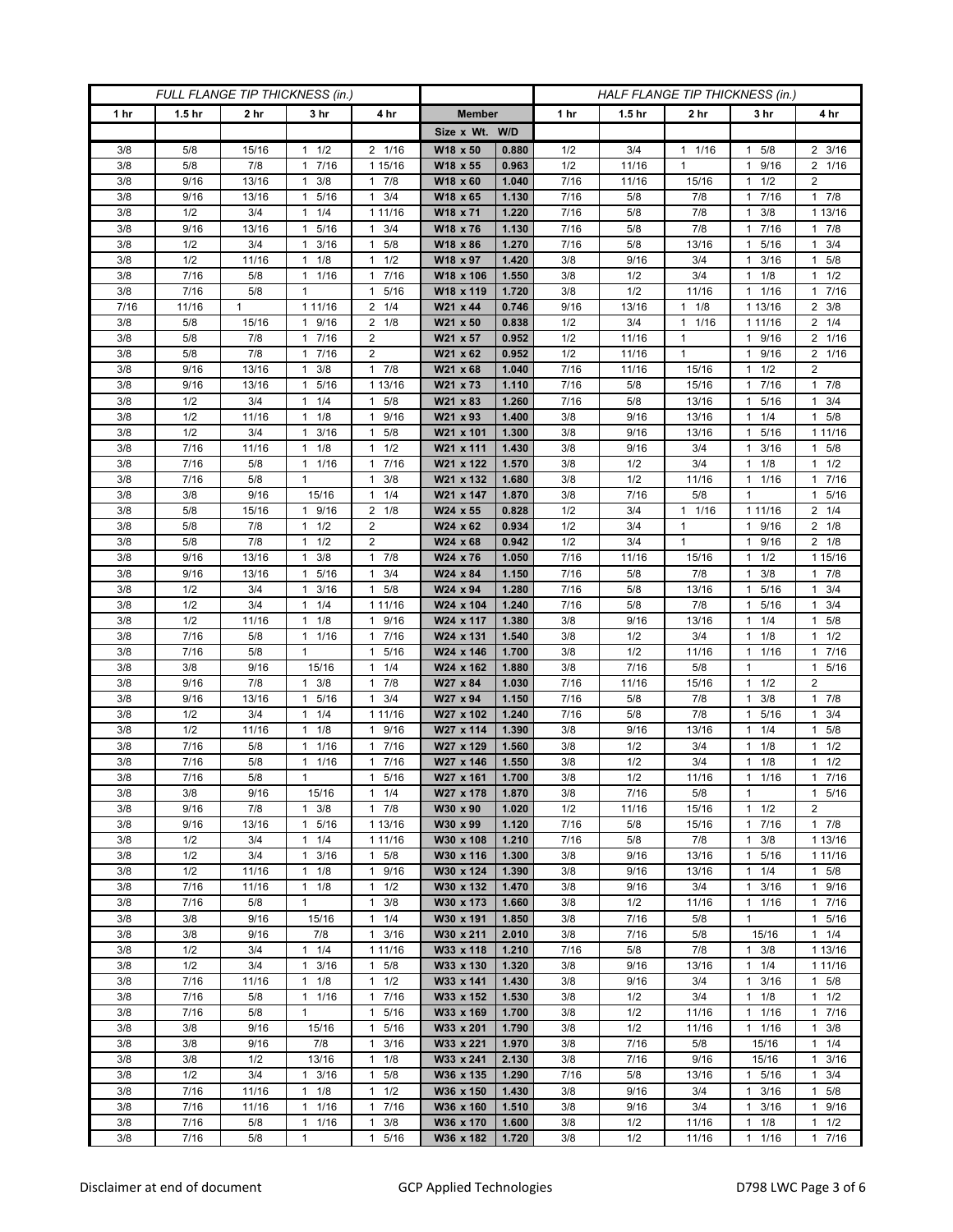| FULL FLANGE TIP THICKNESS (in.) |                   |                              |                                  |                               |                |                | HALF FLANGE TIP THICKNESS (in.) |                              |                                            |                               |                                    |  |
|---------------------------------|-------------------|------------------------------|----------------------------------|-------------------------------|----------------|----------------|---------------------------------|------------------------------|--------------------------------------------|-------------------------------|------------------------------------|--|
| 1 hr                            | 1.5 <sub>hr</sub> | 2 <sub>hr</sub>              | 3 <sub>hr</sub>                  | 4 hr                          | <b>Member</b>  |                | 1 hr                            | 1.5 <sub>hr</sub>            | 2 <sub>hr</sub>                            | 3 <sub>hr</sub>               | 4 hr                               |  |
|                                 |                   |                              |                                  |                               | Size x Wt. W/D |                |                                 |                              |                                            |                               |                                    |  |
| 3/8                             | 3/8               | 9/16                         | 15/16                            | 5/16<br>$\mathbf{1}$          | W36 x 194      | 1.810          | 3/8                             | 1/2                          | 11/16                                      | $\mathbf{1}$                  | 3/8<br>$\mathbf{1}$                |  |
| 3/8                             | 3/8               | 9/16                         | 7/8                              | 3/16<br>$\mathbf{1}$          | W36 x 210      | 1.960          | 3/8                             | 7/16                         | 5/8                                        | 15/16                         | $1 \t1/4$                          |  |
| 3/8                             | 3/8               | 9/16                         | 7/8                              | 3/16<br>1                     | W36 x 230      | 1.950          | 3/8                             | 7/16                         | 5/8                                        | $\mathbf{1}$                  | 1 5/16                             |  |
| 3/8                             | 3/8               | 1/2                          | 7/8                              | 3/16<br>1                     | W36 x 245      | 2.080          | 3/8                             | 7/16                         | 5/8                                        | 15/16                         | $1 \t1/4$                          |  |
| 3/8                             | 3/8               | 1/2                          | 3/4                              | 1/16<br>$\mathbf{1}$          | W36 x 256      | 2.370          | 3/8                             | 3/8                          | 9/16                                       | 13/16                         | $1 \t1/8$                          |  |
| 3/8                             | 3/8               | 1/2                          | 13/16                            | 1/8<br>1                      | W36 x 260      | 2.180          | 3/8                             | 7/16                         | 9/16                                       | 7/8                           | $1 \t3/16$                         |  |
| 3/8                             | 3/8               | 1/2                          | 13/16                            | 1/16<br>$\mathbf{1}$          | W36 x 280      | 2.350          | 3/8                             | 3/8                          | 9/16                                       | 13/16                         | $1 \t1/8$                          |  |
| 3/8                             | 3/8               | 7/16                         | 3/4                              | $\mathbf{1}$                  | W36 x 300      | 2.500          | 3/8                             | 3/8                          | 1/2                                        | 13/16                         | $1 \t1/16$                         |  |
| 9/16                            | 15/16             | 3/8<br>$\mathbf{1}$          | 2 5/16                           | $3 \t1/8$                     | Other          | 0.370          | 3/4                             | $1 \t1/8$                    | 9/16<br>$\mathbf{1}$                       | $2 \frac{1}{2}$               | 3 5/16                             |  |
| 9/16                            | 15/16             | 3/8<br>1                     | 2 5/16                           | 3<br>1/8                      | Other          | 0.380          | 3/4                             | 1/8<br>$\mathbf{1}$          | 9/16<br>$\mathbf{1}$                       | $2 \frac{1}{2}$               | 3 5/16                             |  |
| 9/16                            | 15/16             | 3/8<br>1                     | $2 \t1/4$                        | 1/16<br>3                     | Other          | 0.390          | 3/4                             | 1/8<br>$\mathbf{1}$          | 9/16<br>$\mathbf{1}$                       | 2 7/16                        | $3 \t1/4$                          |  |
| 9/16                            | 15/16             | 3/8<br>1                     | $2 \t1/4$                        | 1/16<br>3                     | Other          | 0.400          | 3/4                             | $1 \t1/8$                    | 9/16<br>$\mathbf{1}$                       | 2 7/16                        | $3 \t1/4$                          |  |
| 9/16                            | 15/16             | 3/8<br>$\mathbf{1}$          | $2 \t1/4$                        | 3                             | Other          | 0.410          | 3/4                             | 1/16<br>1                    | 1/2<br>$\mathbf{1}$                        | $2 \frac{3}{8}$               | $3 \frac{3}{16}$                   |  |
| 9/16                            | 7/8               | 5/16<br>1                    | $2 \frac{3}{16}$                 | 3                             | Other          | 0.420          | 3/4                             | $1 \t1/16$                   | 1/2<br>$\mathbf{1}$                        | 3/8<br>2                      | $3 \frac{3}{16}$                   |  |
| 9/16                            | 7/8               | 5/16<br>1                    | $2 \frac{3}{16}$                 | 2 15/16                       | Other          | 0.430          | 3/4                             | 1/16<br>$\mathbf{1}$         | 1/2<br>$\mathbf{1}$                        | $2 \frac{3}{8}$               | $3 \t1/8$                          |  |
| 9/16                            | 7/8               | 5/16<br>$\mathbf{1}$         | $2 \frac{3}{16}$                 | 2 15/16                       | Other          | 0.440          | 11/16                           | 1/16<br>1                    | 1/2<br>$\mathbf{1}$                        | 2 5/16                        | $3 \t1/8$                          |  |
| 9/16                            | 7/8               | 5/16<br>$\mathbf{1}$         | $2 \t1/8$                        | $2 \t 7/8$                    | Other          | 0.450          | 11/16                           | $1 \t1/16$                   | 7/16<br>1                                  | 2 5/16                        | 3 1/16                             |  |
| 9/16                            | 7/8               | 5/16<br>1                    | $2 \t1/8$                        | $2 \t 7/8$                    | Other          | 0.460          | 11/16                           | 1/16<br>$\mathbf{1}$         | 7/16<br>$\mathbf{1}$                       | 2 5/16                        | $3 \t1/16$                         |  |
| 1/2                             | 7/8               | 1/4<br>1                     | $2 \t1/8$                        | $2 \t 7/8$                    | Other          | 0.470          | 11/16                           | 1                            | 7/16<br>$\mathbf{1}$                       | $2 \t1/4$                     | 3                                  |  |
| 1/2                             | 7/8               | 1/4<br>$\mathbf{1}$          | 2 1/16                           | 2 13/16                       | Other          | 0.480          | 11/16                           | $\mathbf{1}$                 | $7/16$<br>$\mathbf{1}$                     | $2 \t1/4$                     | 3                                  |  |
| 1/2                             | 7/8               | 1/4<br>1                     | 2 1/16                           | 2 13/16                       | Other          | 0.490          | 11/16                           | $\mathbf{1}$                 | 7/16<br>$\mathbf{1}$                       | $2 \t1/4$                     | 2 15/16                            |  |
| 1/2                             | 13/16             | 1/4<br>1                     | 2 1/16                           | $2 \frac{3}{4}$               | Other          | 0.500          | 11/16                           | 1                            | 3/8<br>$\mathbf{1}$                        | $2 \frac{3}{16}$              | 2 15/16                            |  |
| 1/2                             | 13/16             | 1/4<br>1                     | $\overline{2}$<br>$\overline{2}$ | $\overline{2}$<br>3/4         | Other          | 0.510          | 11/16                           | $\mathbf{1}$<br>$\mathbf{1}$ | 3/8<br>$\mathbf{1}$                        | 3/16<br>2                     | 2 15/16                            |  |
| 1/2<br>1/2                      | 13/16             | $1 \t1/4$<br>$1 \t3/16$      | 2                                | $2 \frac{3}{4}$<br>2 11/16    | Other          | 0.520<br>0.530 | 11/16                           | 1                            | 3/8<br>$\mathbf{1}$<br>3/8<br>$\mathbf{1}$ | $2 \frac{3}{16}$<br>$2 \t1/8$ | $2 \t7/8$<br>$2 \t7/8$             |  |
| 1/2                             | 13/16<br>13/16    | 3/16<br>1                    | $\overline{2}$                   | 2 11/16                       | Other<br>Other | 0.540          | 11/16<br>5/8                    | 15/16                        | 3/8<br>$\mathbf{1}$                        | 2<br>1/8                      | 2 13/16                            |  |
| 1/2                             | 13/16             | 3/16<br>$\mathbf{1}$         | 1 15/16                          | 2 5/8                         | Other          | 0.550          | 5/8                             | 15/16                        | 5/16<br>$\mathbf{1}$                       | $2 \t1/8$                     | 2 13/16                            |  |
| 1/2                             | 13/16             | 3/16<br>$\mathbf{1}$         | 1 15/16                          | 5/8<br>2                      | Other          | 0.560          | 5/8                             | 15/16                        | 5/16<br>$\mathbf{1}$                       | $2 \t1/8$                     | 2 13/16                            |  |
| 1/2                             | 13/16             | 3/16<br>$\mathbf{1}$         | 1 15/16                          | 2<br>5/8                      | Other          | 0.570          | 5/8                             | 15/16                        | 5/16<br>$\mathbf{1}$                       | 1/16<br>2                     | $2 \frac{3}{4}$                    |  |
| 1/2                             | 13/16             | 3/16<br>1                    | 1 15/16                          | $\overline{2}$<br>9/16        | Other          | 0.580          | 5/8                             | 15/16                        | 5/16<br>$\mathbf{1}$                       | 2 1/16                        | $2 \frac{3}{4}$                    |  |
| 1/2                             | 3/4               | $1 \t1/8$                    | $1 \t7/8$                        | 2 9/16                        | Other          | 0.590          | 5/8                             | 15/16                        | 5/16<br>1                                  | 2 1/16                        | 2 11/16                            |  |
| 1/2                             | 3/4               | 1/8<br>1                     | 7/8<br>1                         | 9/16<br>2                     | Other          | 0.600          | 5/8                             | 15/16                        | 5/16<br>$\mathbf{1}$                       | 2                             | 2 11/16                            |  |
| 1/2                             | 3/4               | 1/8<br>$\mathbf{1}$          | 17/8                             | 1/2<br>$\overline{2}$         | Other          | 0.610          | 5/8                             | 15/16                        | 1/4<br>$\mathbf{1}$                        | $\overline{2}$                | 2 11/16                            |  |
| 7/16                            | 3/4               | $1 \t1/8$                    | $1 \t7/8$                        | $2 \frac{1}{2}$               | Other          | 0.620          | 5/8                             | 7/8                          | 1/4<br>$\mathbf{1}$                        | $\overline{\mathbf{c}}$       | 2 5/8                              |  |
| 7/16                            | 3/4               | 1/8<br>$\mathbf{1}$          | 1 13/16                          | 1/2<br>2                      | Other          | 0.630          | 5/8                             | 7/8                          | 1/4<br>$\mathbf{1}$                        | $\overline{2}$                | 2 5/8                              |  |
| 7/16                            | 3/4               | 1/8<br>1                     | 1 13/16                          | 7/16<br>2                     | Other          | 0.640          | 5/8                             | 7/8                          | 1/4<br>$\mathbf{1}$                        | 1 15/16                       | 2 5/8                              |  |
| 7/16                            | 3/4               | 1/8<br>$\mathbf{1}$          | 1 13/16                          | 2 7/16                        | Other          | 0.650          | 5/8                             | 7/8                          | 1/4<br>$\mathbf{1}$                        | 1 15/16                       | 2 9/16                             |  |
| 7/16                            | 3/4               | 1/16<br>$\mathbf{1}$         | 1 13/16                          | 2 7/16                        | Other          | 0.660          | 5/8                             | 7/8                          | 1/4<br>$\mathbf{1}$                        | 1 15/16                       | 2 9/16                             |  |
| 7/16                            | 3/4               | 1/16<br>$\mathbf{1}$         | $1 \t3/4$                        | 3/8<br>2                      | Other          | 0.670          | 9/16                            | 7/8                          | 3/16<br>$\mathbf{1}$                       | 1 15/16                       | 2 9/16                             |  |
| 7/16                            | 3/4               | 1/16<br>1                    | 3/4<br>$\mathbf{1}$              | $\overline{2}$<br>3/8         | Other          | 0.680          | 9/16                            | 7/8                          | 3/16<br>$\mathbf{1}$                       | 7/8<br>1.                     | $2 \frac{1}{2}$                    |  |
| 7/16                            | 11/16             | 1/16<br>$\mathbf{1}$         | 3/4<br>$\mathbf{1}$              | $2 \frac{3}{8}$               | Other          | 0.690          | 9/16                            | 7/8                          | 3/16<br>$\mathbf{1}$                       | 7/8<br>$\mathbf{1}$           | $2 \frac{1}{2}$                    |  |
| 7/16                            | 11/16             | $1 \t1/16$                   | $1 \t3/4$                        | $2 \frac{3}{8}$               | Other          | 0.700          | 9/16                            | 7/8                          | 3/16<br>$\mathbf{1}$                       | $1 \t7/8$                     | $2 \frac{1}{2}$                    |  |
| 7/16                            | 11/16             | $1 \t1/16$                   | $1 \t3/4$                        | 2 5/16                        | Other          | 0.710          | 9/16                            | 13/16                        | $\mathbf{1}$<br>3/16                       | 17/8                          | 2 7/16                             |  |
| 7/16                            | 11/16             | 1/16<br>$\mathbf{1}$         | 1 11/16                          | 2 5/16                        | Other          | 0.720          | 9/16                            | 13/16                        | 3/16<br>$\mathbf{1}$                       | $1 \t7/8$                     | 2 7/16                             |  |
| 7/16                            | 11/16             | 11/16                        | 1 11/16                          | 2 5/16                        | Other          | 0.730          | 9/16                            | 13/16                        | 3/16<br>$\mathbf{1}$                       | 1 13/16                       | 2 7/16                             |  |
| 7/16                            | 11/16             | 1                            | 1 11/16                          | 2 5/16                        | Other          | 0.740          | 9/16                            | 13/16                        | $\mathbf{1}$<br>3/16                       | 1 13/16                       | 2 7/16                             |  |
| 7/16                            | 11/16             | 1                            | 1 11/16                          | $2 \t1/4$                     | Other          | 0.750          | 9/16                            | 13/16                        | 1/8<br>1                                   | 1 13/16                       | $2 \frac{3}{8}$                    |  |
| 7/16                            | 11/16             | $\mathbf{1}$<br>$\mathbf{1}$ | 1 11/16                          | 2<br>1/4                      | Other          | 0.760          | 9/16                            | 13/16                        | 1/8<br>$\mathbf{1}$                        | 1 13/16                       | $2 \frac{3}{8}$                    |  |
| 7/16<br>7/16                    | 11/16<br>11/16    | $\mathbf{1}$                 | $1 \t5/8$<br>5/8<br>1            | $2 \t1/4$<br>$2 \frac{3}{16}$ | Other<br>Other | 0.770<br>0.780 | 9/16<br>9/16                    | 13/16<br>13/16               | $\mathbf{1}$<br>1/8<br>1/8<br>$\mathbf{1}$ | $1 \t3/4$<br>$1 \t3/4$        | $2 \frac{3}{8}$<br>$2 \frac{3}{8}$ |  |
| 7/16                            | 11/16             | $\mathbf{1}$                 | 5/8<br>1                         | 2<br>3/16                     | Other          | 0.790          | 9/16                            | 13/16                        | 1/8<br>$\mathbf{1}$                        | 3/4<br>1                      | 2 5/16                             |  |
| 7/16                            | 11/16             | $\mathbf{1}$                 | 5/8<br>$\mathbf{1}$              | $2 \frac{3}{16}$              | Other          | 0.800          | 9/16                            | 13/16                        | 1/8<br>$\mathbf{1}$                        | 3/4<br>$\mathbf{1}$           | 2 5/16                             |  |
| 7/16                            | 11/16             | $\mathbf{1}$                 | $1 \t5/8$                        | $2 \frac{3}{16}$              | Other          | 0.810          | 9/16                            | 13/16                        | 1/8<br>$\mathbf{1}$                        | $1 \t3/4$                     | 2 5/16                             |  |
| 3/8                             | 5/8               | 15/16                        | 9/16<br>1                        | 2<br>1/8                      | Other          | 0.820          | 1/2                             | 3/4                          | $\mathbf{1}$<br>1/16                       | 1 1 1 / 1 6                   | $2 \t1/4$                          |  |
| 3/8                             | 5/8               | 15/16                        | 9/16<br>$\mathbf{1}$             | $2 \t1/8$                     | Other          | 0.830          | 1/2                             | 3/4                          | 1/16<br>$\mathbf{1}$                       | 1 1 1 / 16                    | $2 \t1/4$                          |  |
| 3/8                             | 5/8               | 15/16                        | 1 9/16                           | $2 \t1/8$                     | Other          | 0.840          | 1/2                             | 3/4                          | 1/16<br>$\mathbf{1}$                       | 1 1 1 / 16                    | $2 \t1/4$                          |  |
| 3/8                             | 5/8               | 15/16                        | 9/16<br>1                        | $2 \t1/8$                     | Other          | 0.850          | 1/2                             | 3/4                          | 1/16<br>$\mathbf{1}$                       | 1 11/16                       | $2 \t1/4$                          |  |
| 3/8                             | 5/8               | 15/16                        | 9/16<br>$\mathbf{1}$             | $2 \t1/8$                     | Other          | 0.860          | 1/2                             | 3/4                          | 1/16<br>$\mathbf{1}$                       | 1 1 1 / 16                    | $2 \frac{3}{16}$                   |  |
| 3/8                             | 5/8               | 15/16                        | 1 9/16                           | 2 1/16                        | Other          | 0.870          | 1/2                             | 3/4                          | 1/16<br>$\mathbf{1}$                       | 1 1 1 / 16                    | $2 \frac{3}{16}$                   |  |
| 3/8                             | 5/8               | 15/16                        | $1 \t1/2$                        | 2 1/16                        | Other          | 0.880          | 1/2                             | 3/4                          | 1/16<br>$\mathbf{1}$                       | $1 \t5/8$                     | $2 \frac{3}{16}$                   |  |
| 3/8                             | 5/8               | 15/16                        | 1/2<br>$\mathbf{1}$              | 1/16<br>2                     | Other          | 0.890          | 1/2                             | 3/4                          | 1/16<br>$\mathbf{1}$                       | 5/8<br>$\mathbf{1}$           | $2 \frac{3}{16}$                   |  |
| 3/8                             | 5/8               | 15/16                        | $1 \t1/2$                        | $\overline{2}$<br>1/16        | Other          | 0.900          | 1/2                             | 3/4                          | 1/16<br>$\mathbf{1}$                       | 5/8<br>$\mathbf{1}$           | $2 \frac{3}{16}$                   |  |
| 3/8                             | 5/8               | 15/16                        | $1 \t1/2$                        | $\overline{2}$                | Other          | 0.910          | 1/2                             | 3/4                          | $\mathbf{1}$                               | 5/8<br>1                      | $2 \t1/8$                          |  |
| 3/8                             | 5/8               | 15/16                        | $1 \t1/2$                        | $\overline{\mathbf{c}}$       | Other          | 0.920          | 1/2                             | 3/4                          | $\mathbf{1}$                               | 5/8<br>$\mathbf{1}$           | $2 \t1/8$                          |  |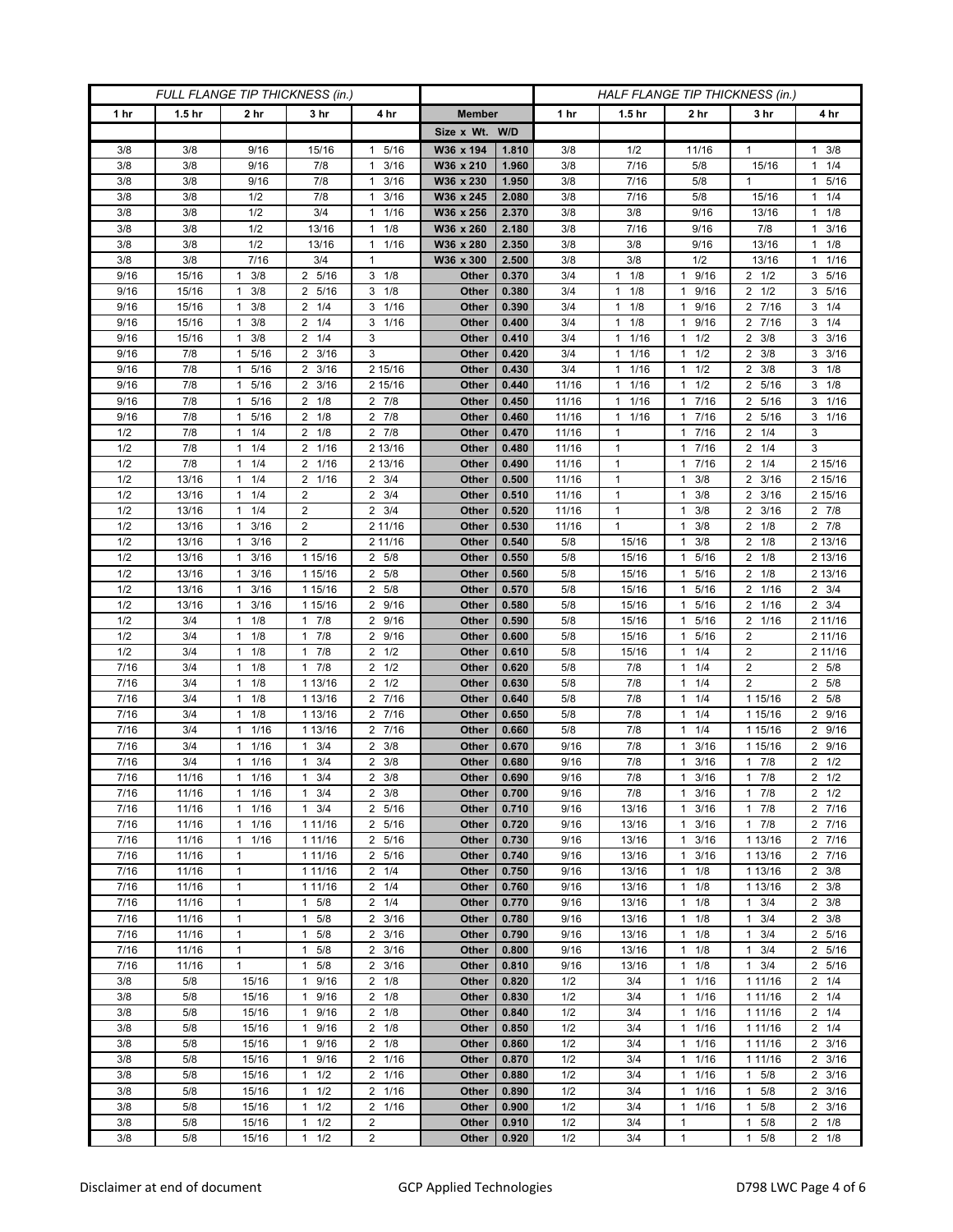| FULL FLANGE TIP THICKNESS (in.) |                   |                 |                                   |                                              |                | HALF FLANGE TIP THICKNESS (in.) |              |                   |                 |                                            |                                           |
|---------------------------------|-------------------|-----------------|-----------------------------------|----------------------------------------------|----------------|---------------------------------|--------------|-------------------|-----------------|--------------------------------------------|-------------------------------------------|
| 1 <sub>hr</sub>                 | 1.5 <sub>hr</sub> | 2 <sub>hr</sub> | 3 <sub>hr</sub>                   | 4 hr                                         | <b>Member</b>  |                                 | 1 hr         | 1.5 <sub>hr</sub> | 2 <sub>hr</sub> | 3 hr                                       | 4 hr                                      |
|                                 |                   |                 |                                   |                                              | Size x Wt. W/D |                                 |              |                   |                 |                                            |                                           |
| 3/8                             | 5/8               | 7/8             | 1/2<br>1                          | $\overline{c}$                               | Other          | 0.930                           | 1/2          | 3/4               | $\mathbf{1}$    | 5/8<br>1                                   | $2 \t1/8$                                 |
| 3/8                             | 5/8               | 7/8             | 1/2<br>$\mathbf{1}$               | $\overline{2}$                               | Other          | 0.940                           | 1/2          | 3/4               | $\mathbf{1}$    | 9/16<br>1                                  | $2 \t1/8$                                 |
| 3/8                             | 5/8               | 7/8             | 1 7/16                            | 2                                            | Other          | 0.950                           | 1/2          | 11/16             | $\mathbf{1}$    | 9/16<br>$\mathbf{1}$                       | 2 1/16                                    |
| 3/8                             | 5/8               | 7/8             | 7/16<br>1                         | 1 15/16                                      | Other          | 0.960                           | 1/2          | 11/16             | $\mathbf{1}$    | 9/16                                       | 2 1/16                                    |
| 3/8                             | 5/8               | $7/8$           | 7/16<br>$\mathbf{1}$              | 1 15/16                                      | Other          | 0.970                           | 1/2          | 11/16             | $\mathbf{1}$    | 9/16<br>1                                  | 2 1/16                                    |
| 3/8                             | 9/16              | 7/8             | 1 7/16                            | 1 15/16                                      | Other          | 0.980                           | 1/2          | 11/16             | $\mathbf{1}$    | 9/16<br>1                                  | 2 1/16                                    |
| 3/8                             | 9/16              | 7/8             | 7/16<br>1                         | 1 15/16                                      | Other          | 0.990                           | 1/2          | 11/16             | $\mathbf{1}$    | 9/16                                       | 2 1/16                                    |
| 3/8                             | 9/16              | 7/8             | 7/16<br>$\mathbf{1}$              | 1 15/16                                      | Other          | 1.000                           | 1/2          | 11/16             | $\mathbf{1}$    | 1/2<br>1                                   | $\overline{c}$                            |
| 3/8                             | 9/16              | 7/8<br>7/8      | 1 7/16                            | 17/8<br>$\mathbf{1}$                         | Other          | 1.010                           | 1/2          | 11/16             | 15/16           | $1 \t1/2$                                  | $\overline{c}$<br>$\overline{\mathbf{c}}$ |
| 3/8<br>3/8                      | 9/16<br>9/16      | 7/8             | 3/8<br>1<br>3/8<br>1              | 7/8<br>7/8<br>$\mathbf{1}$                   | Other<br>Other | 1.020<br>1.030                  | 1/2<br>7/16  | 11/16<br>11/16    | 15/16<br>15/16  | 1/2<br>1<br>1/2<br>1                       | $\overline{2}$                            |
| 3/8                             | 9/16              | 13/16           | 3/8<br>1                          | 7/8<br>$\mathbf{1}$                          | Other          | 1.040                           | 7/16         | 11/16             | 15/16           | 1/2<br>1.                                  | $\overline{2}$                            |
| 3/8                             | 9/16              | 13/16           | 3/8<br>1                          | 7/8<br>$\mathbf{1}$                          | Other          | 1.050                           | 7/16         | 11/16             | 15/16           | 1/2<br>1                                   | 1 15/16                                   |
| 3/8                             | 9/16              | 13/16           | 3/8<br>1                          | 7/8<br>$\mathbf{1}$                          | Other          | 1.060                           | 7/16         | 11/16             | 15/16           | 1/2<br>$\mathbf{1}$                        | 1 15/16                                   |
| 3/8                             | 9/16              | 13/16           | 3/8<br>1                          | 1 13/16                                      | Other          | 1.070                           | 7/16         | 11/16             | 15/16           | 7/16                                       | 1 15/16                                   |
| 3/8                             | 9/16              | 13/16           | 3/8<br>1                          | 1 13/16                                      | Other          | 1.080                           | 7/16         | 11/16             | 15/16           | 7/16<br>1                                  | 1 15/16                                   |
| 3/8                             | 9/16              | 13/16           | 5/16<br>$\mathbf{1}$              | 1 13/16                                      | Other          | 1.090                           | 7/16         | 11/16             | 15/16           | 7/16<br>1                                  | 1 15/16                                   |
| 3/8                             | 9/16              | 13/16           | 5/16<br>1                         | 1 13/16                                      | Other          | 1.100                           | 7/16         | 11/16             | 15/16           | 7/16                                       | 1 15/16                                   |
| 3/8                             | 9/16              | 13/16           | 5/16<br>1                         | 1 13/16                                      | Other          | 1.110                           | 7/16         | 5/8               | 15/16           | 7/16<br>1                                  | 17/8                                      |
| 3/8                             | 9/16              | 13/16           | 5/16<br>$\mathbf{1}$              | 1 13/16                                      | Other          | 1.120                           | 7/16         | 5/8               | 15/16           | 7/16<br>1                                  | 17/8                                      |
| 3/8                             | 9/16              | 13/16           | 5/16<br>1                         | 3/4<br>1                                     | Other          | 1.130                           | 7/16         | 5/8               | 7/8             | 7/16<br>1                                  | 17/8                                      |
| 3/8                             | 9/16              | 13/16           | 5/16<br>1                         | 3/4<br>$\mathbf{1}$                          | Other          | 1.140                           | 7/16         | 5/8               | 7/8             | 7/16<br>1                                  | $1 \t7/8$                                 |
| 3/8<br>3/8                      | 9/16<br>9/16      | 13/16<br>13/16  | 5/16<br>1<br>5/16<br>$\mathbf{1}$ | 3/4<br>$\mathbf{1}$<br>3/4<br>1              | Other<br>Other | 1.150<br>1.160                  | 7/16<br>7/16 | 5/8<br>5/8        | 7/8<br>7/8      | 3/8<br>1<br>3/8<br>1                       | 17/8<br>$1 \t7/8$                         |
| 3/8                             | 9/16              | 13/16           | 5/16<br>$\mathbf{1}$              | 3/4<br>1                                     | Other          | 1.170                           | 7/16         | 5/8               | 7/8             | 3/8<br>1                                   | 1 13/16                                   |
| 3/8                             | 1/2               | 3/4             | 1/4<br>$\mathbf{1}$               | 3/4<br>1                                     | Other          | 1.180                           | 7/16         | 5/8               | 7/8             | 3/8                                        | 1 13/16                                   |
| 3/8                             | 1/2               | 3/4             | 1/4<br>1                          | 1 11/16                                      | Other          | 1.190                           | 7/16         | 5/8               | 7/8             | 3/8<br>1                                   | 1 13/16                                   |
| 3/8                             | 1/2               | 3/4             | $1 \t1/4$                         | 1 1 1 / 16                                   | Other          | 1.200                           | 7/16         | 5/8               | 7/8             | 3/8<br>1                                   | 1 13/16                                   |
| 3/8                             | 1/2               | 3/4             | 1/4<br>1                          | 1 1 1 / 16                                   | Other          | 1.210                           | 7/16         | 5/8               | 7/8             | 3/8                                        | 1 13/16                                   |
| 3/8                             | 1/2               | 3/4             | 1/4<br>$\mathbf{1}$               | 1 1 1 / 16                                   | Other          | 1.220                           | 7/16         | 5/8               | 7/8             | 3/8<br>1                                   | 1 13/16                                   |
| 3/8                             | 1/2               | 3/4             | $1 \t1/4$                         | 1 1 1 / 1 6                                  | Other          | 1.230                           | 7/16         | 5/8               | 7/8             | 5/16<br>1                                  | $1 \t3/4$                                 |
| 3/8                             | 1/2               | 3/4             | 1/4<br>1                          | 1 1 1 / 1 6                                  | Other          | 1.240                           | 7/16         | 5/8               | 7/8             | 5/16                                       | 3/4<br>$\mathbf{1}$                       |
| 3/8                             | 1/2               | 3/4             | 1/4<br>$\mathbf{1}$               | 1 1 1 / 16                                   | Other          | 1.250                           | 7/16         | 5/8               | 7/8             | 5/16<br>1                                  | $1 \t3/4$                                 |
| 3/8                             | 1/2               | 3/4             | $1 \t1/4$                         | 5/8<br>$\mathbf{1}$                          | Other          | 1.260                           | 7/16         | 5/8               | 13/16           | 5/16<br>1                                  | $1 \t3/4$                                 |
| 3/8                             | 1/2               | 3/4             | 3/16<br>1                         | 5/8<br>$\mathbf{1}$                          | Other          | 1.270                           | 7/16         | 5/8               | 13/16           | 5/16<br>1                                  | $1 \t3/4$                                 |
| 3/8<br>3/8                      | 1/2<br>1/2        | 3/4<br>3/4      | 3/16<br>1<br>3/16<br>$\mathbf{1}$ | 5/8<br>1<br>$\mathbf{1}$<br>5/8              | Other<br>Other | 1.280<br>1.290                  | 7/16<br>7/16 | 5/8<br>5/8        | 13/16<br>13/16  | 5/16<br>1<br>5/16<br>1                     | $1 \t3/4$<br>$1 \t3/4$                    |
| 3/8                             | 1/2               | 3/4             | 3/16<br>1                         | 5/8<br>1                                     | Other          | 1.300                           | 3/8          | 9/16              | 13/16           | 5/16<br>1                                  | 1 1 1 / 1 6                               |
| 3/8                             | 1/2               | 3/4             | 3/16<br>$\mathbf{1}$              | 5/8<br>1                                     | Other          | 1.310                           | 3/8          | 9/16              | 13/16           | 5/16<br>1                                  | 1 1 1 / 16                                |
| 3/8                             | 1/2               | 3/4             | 3/16<br>1                         | 1<br>5/8                                     | Other          | 1.320                           | 3/8          | 9/16              | 13/16           | 1/4                                        | 1 11/16                                   |
| 3/8                             | 1/2               | 3/4             | 3/16<br>1                         | 9/16<br>$\mathbf{1}$                         | Other          | 1.330                           | 3/8          | 9/16              | 13/16           | 1/4<br>$\mathbf{1}$                        | 1 11/16                                   |
| 3/8                             | 1/2               | 11/16           | $1 \t3/16$                        | 9/16<br>$\mathbf{1}$                         | Other          | 1.340                           | 3/8          | 9/16              | 13/16           | $1 \t1/4$                                  | 1 11/16                                   |
| 3/8                             | 1/2               | 11/16           | 3/16<br>1                         | 9/16<br>$\mathbf{1}$                         | Other          | 1.350                           | 3/8          | 9/16              | 13/16           | 1/4<br>1                                   | 1 11/16                                   |
| 3/8                             | 1/2               | 11/16           | 3/16<br>$\mathbf{1}$              | 9/16<br>$\mathbf{1}$                         | Other          | 1.360                           | 3/8          | 9/16              | 13/16           | 1/4<br>1                                   | 1 11/16                                   |
| 3/8                             | 1/2               | 11/16           | 3/16<br>$\mathbf{1}$              | 9/16<br>$\mathbf{1}$                         | Other          | 1.370                           | 3/8          | 9/16              | 13/16           | $1 \t1/4$                                  | $1 \t5/8$                                 |
| 3/8                             | 1/2               | 11/16           | 1/8<br>$\mathbf{1}$               | $\mathbf{1}$<br>9/16                         | Other          | 1.380                           | 3/8          | 9/16              | 13/16           | 1/4<br>1                                   | 1 5/8                                     |
| 3/8                             | 1/2               | 11/16           | 1/8<br>$\mathbf{1}$               | 9/16<br>1                                    | Other          | 1.390                           | 3/8          | 9/16              | 13/16           | 1/4<br>1                                   | $1 \t5/8$                                 |
| 3/8<br>3/8                      | 1/2<br>1/2        | 11/16<br>11/16  | $1 \t1/8$<br>$1 \t1/8$            | 9/16<br>$\mathbf{1}$<br>9/16<br>$\mathbf{1}$ | Other<br>Other | 1.400<br>1.410                  | 3/8<br>3/8   | 9/16<br>9/16      | 13/16<br>13/16  | 1/4<br>$\mathbf{1}$<br>1/4<br>$\mathbf{1}$ | 1 5/8<br>$1 \t5/8$                        |
| 3/8                             | 1/2               | 11/16           | $1 \t1/8$                         | 1/2<br>$\mathbf{1}$                          | Other          | 1.420                           | 3/8          | 9/16              | 3/4             | 3/16<br>1                                  | $1 \t5/8$                                 |
| 3/8                             | 7/16              | 11/16           | 1/8<br>$\mathbf{1}$               | 1/2<br>1                                     | Other          | 1.430                           | 3/8          | 9/16              | 3/4             | 3/16<br>1                                  | 1 5/8                                     |
| 3/8                             | 7/16              | 11/16           | 1/8<br>$\mathbf{1}$               | 1/2<br>$\mathbf{1}$                          | Other          | 1.440                           | 3/8          | 9/16              | 3/4             | 3/16<br>1                                  | 1 5/8                                     |
| 3/8                             | 7/16              | 11/16           | $1 \t1/8$                         | 1/2<br>$\mathbf{1}$                          | Other          | 1.450                           | 3/8          | 9/16              | 3/4             | 3/16<br>$\mathbf{1}$                       | 1 9/16                                    |
| 3/8                             | 7/16              | 11/16           | 1/8<br>1                          | 1/2<br>1                                     | Other          | 1.460                           | 3/8          | 9/16              | 3/4             | 3/16                                       | 9/16<br>$\mathbf{1}$                      |
| 3/8                             | 7/16              | 11/16           | 1/8<br>$\mathbf{1}$               | $\mathbf{1}$<br>1/2                          | Other          | 1.470                           | 3/8          | 9/16              | 3/4             | 3/16<br>1                                  | 1 9/16                                    |
| 3/8                             | 7/16              | 11/16           | $1 \t1/8$                         | 1/2<br>$\mathbf{1}$                          | Other          | 1.480                           | 3/8          | 9/16              | 3/4             | $1 \t3/16$                                 | 1 9/16                                    |
| 3/8                             | 7/16              | 11/16           | 1/16<br>$\mathbf{1}$              | 1/2<br>$\mathbf{1}$                          | Other          | 1.490                           | 3/8          | 9/16              | 3/4             | 3/16<br>1                                  | 1 9/16                                    |
| 3/8                             | 7/16              | 11/16           | 11/16                             | 7/16<br>$\mathbf{1}$                         | Other          | 1.500                           | 3/8          | 9/16              | 3/4             | 3/16<br>1                                  | 1 9/16                                    |
| 3/8                             | 7/16              | 11/16           | 11/16                             | 7/16<br>$\mathbf{1}$                         | Other          | 1.510                           | 3/8          | 9/16              | 3/4             | 3/16<br>1                                  | 1 9/16                                    |
| 3/8                             | 7/16              | 11/16           | $1 \t1/16$                        | 7/16<br>$\mathbf{1}$                         | Other          | 1.520                           | 3/8          | 9/16              | 3/4             | 3/16<br>1                                  | 1 9/16                                    |
| 3/8<br>3/8                      | 7/16<br>7/16      | 5/8<br>5/8      | 1/16<br>$\mathbf{1}$<br>11/16     | 7/16<br>$\mathbf{1}$<br>7/16<br>$\mathbf{1}$ | Other<br>Other | 1.530<br>1.540                  | 3/8<br>3/8   | 1/2<br>1/2        | 3/4<br>3/4      | 1/8<br>1<br>$1 \t1/8$                      | $1 \t1/2$<br>$1 \t1/2$                    |
| 3/8                             | 7/16              | 5/8             | 1/16<br>$\mathbf{1}$              | 7/16<br>$\mathbf{1}$                         | Other          | 1.550                           | 3/8          | 1/2               | 3/4             | 1/8<br>1                                   | $1 \t1/2$                                 |
| 3/8                             | $7/16$            | $5/8$           | 1/16<br>1                         | 7/16<br>$\mathbf{1}$                         | Other          | 1.560                           | 3/8          | 1/2               | 3/4             | $1 \t1/8$                                  | $1 \t1/2$                                 |
|                                 |                   |                 |                                   |                                              |                |                                 |              |                   |                 |                                            |                                           |